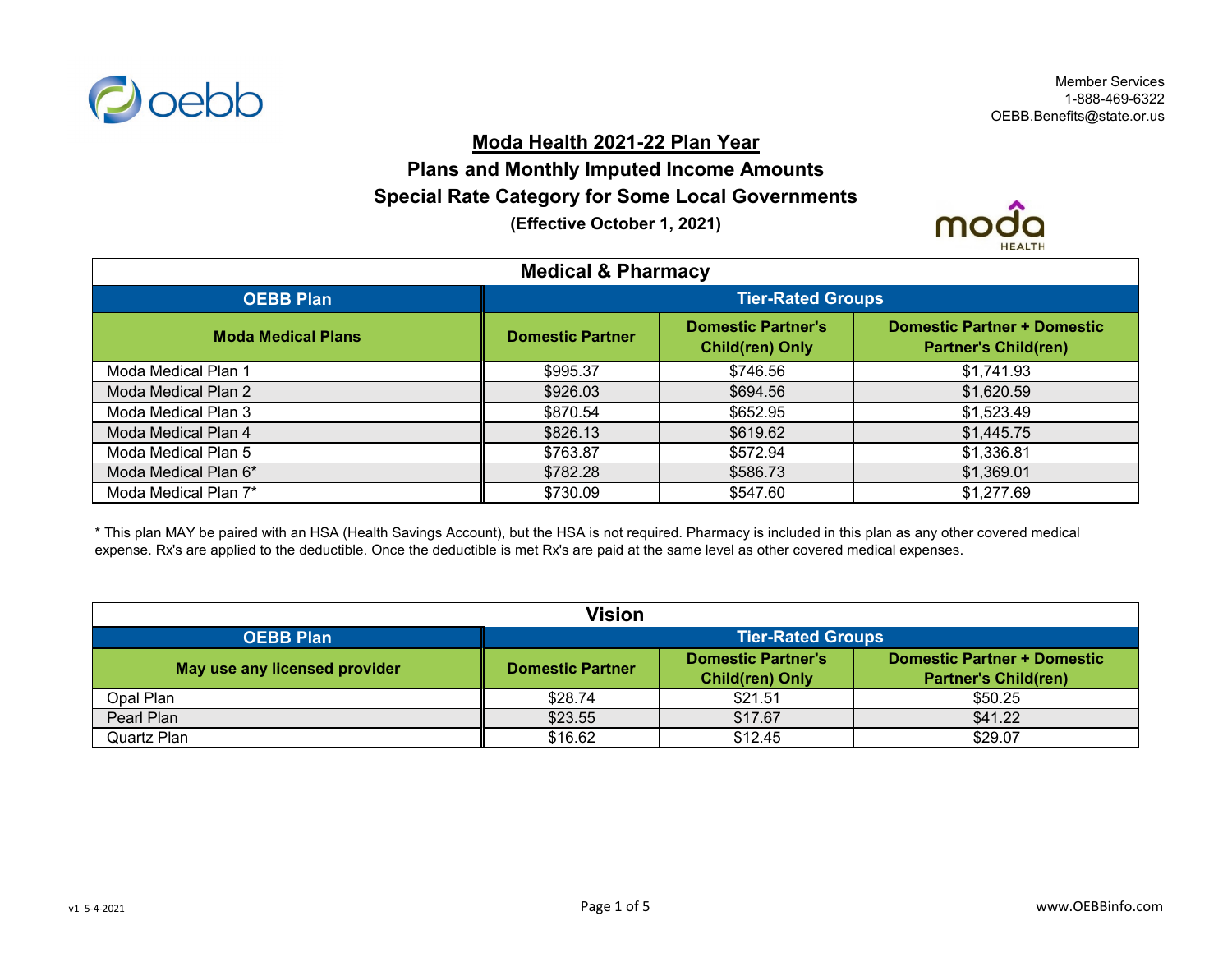

## **Moda Health/ODS 2021-22 Plan Year**

# **Special Rate Category for Some Local Governments Plans and Monthly Imputed Income Amounts**

**(Effective October 1, 2021)**

Δ DELTA DENTAL'

| <b>Dental and Orthodontia</b>                                       |                          |                                                     |                                                                   |
|---------------------------------------------------------------------|--------------------------|-----------------------------------------------------|-------------------------------------------------------------------|
| <b>OEBB Plan</b>                                                    | <b>Tier-Rated Groups</b> |                                                     |                                                                   |
| Provider network noted in plan name below                           | <b>Domestic Partner</b>  | <b>Domestic Partner's</b><br><b>Child(ren) Only</b> | <b>Domestic Partner + Domestic</b><br><b>Partner's Child(ren)</b> |
| Premier Plan 1 - Delta Dental Premier Network                       | \$64.53                  | \$79.13                                             | \$143.66                                                          |
| Premier Plan 5 - Delta Dental Premier Network                       | \$56.95                  | \$69.83                                             | \$126.78                                                          |
| Premier Plan 6* - Delta Dental Premier Network                      | \$42.53                  | \$43.83                                             | \$86.36                                                           |
| Exclusive PPO Incentive Plan** - Delta Dental PPO<br><b>Network</b> | \$55.68                  | \$68.27                                             | \$123.95                                                          |
| Exclusive PPO Plan** - Delta Dental PPO Network                     | \$38.06                  | \$46.67                                             | \$84.73                                                           |

\* This plan has no orthodontia coverage

\*\* This plan has no out-of-network benefit. Services performed by providers outside the Delta Dental PPO network are not covered unless for a dental emergency. Covered emergencies consist of problem focused exam, palliative treatment and x-rays. All other services are considered non-covered.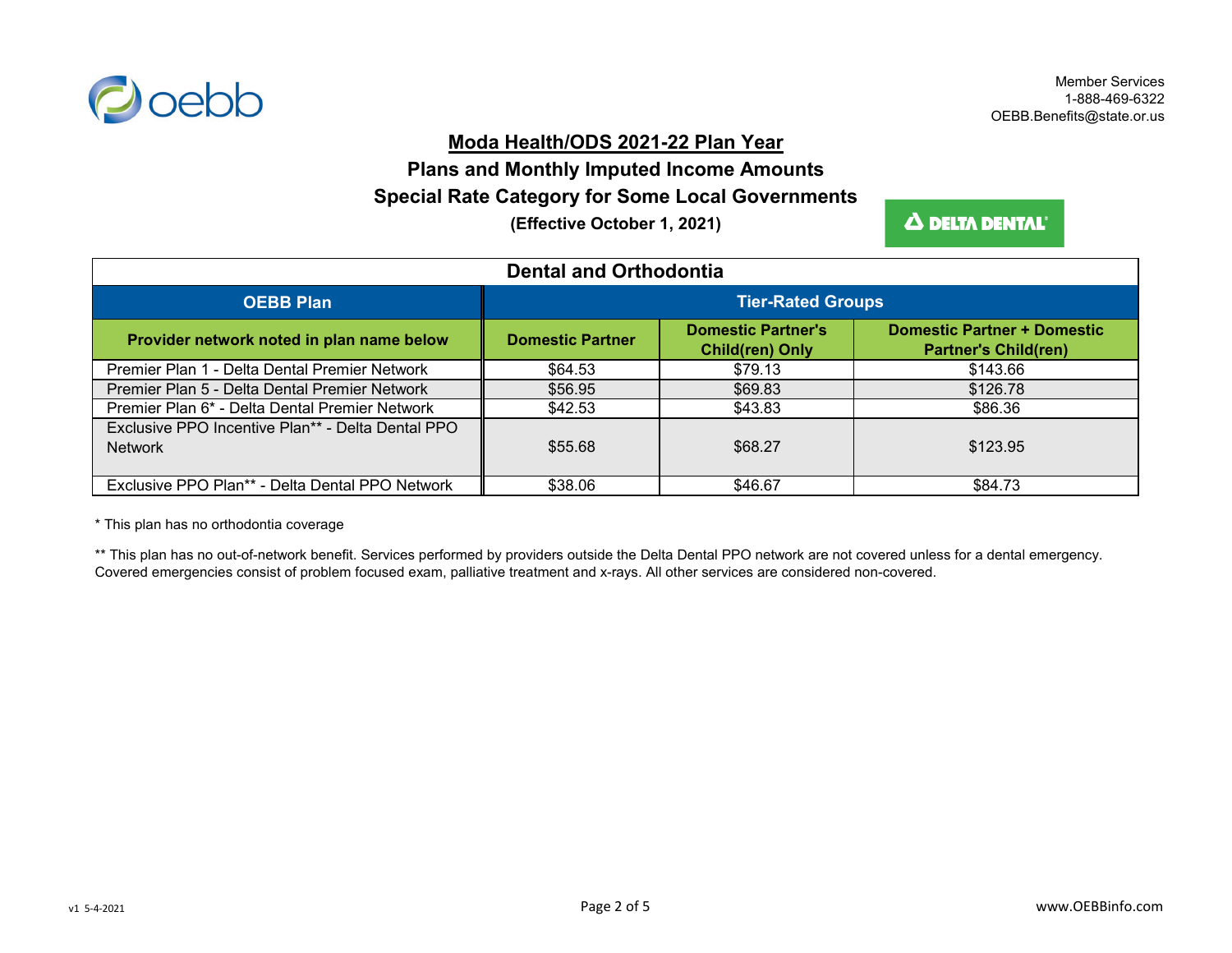

Member Services 1-888-469-6322 OEBB.Benefits@state.or.us

### **Kaiser Permanente 2021-22 Plan Year**

**Plans and Monthly Imputed Income Amounts**

**Special Rate Category for Some Local Governments**

**(Effective October 1, 2021)**



| <b>Medical and Pharmacy</b>                                                           |                          |                                                   |                                                   |
|---------------------------------------------------------------------------------------|--------------------------|---------------------------------------------------|---------------------------------------------------|
| <b>OEBB Plan</b>                                                                      | <b>Tier-Rated Groups</b> |                                                   |                                                   |
| Must use Kaiser Permanente facilities and<br>providers for all non-emergency services | <b>Domestic Partner</b>  | <b>Domestic Partner</b><br><b>Child(ren) Only</b> | Domestic Partner + Domestic Partner<br>Child(ren) |
| Kaiser Medical Plan 1                                                                 | \$891.36                 | \$668.52                                          | \$1,559.88                                        |
| Kaiser Medical Plan 2A                                                                | \$737.57                 | \$552.49                                          | \$1,290.06                                        |
| Kaiser Medical Plan 2B                                                                | \$714.08                 | \$534.87                                          | \$1,248.95                                        |
| Kaiser Medical Plan 3*                                                                | \$544.25                 | \$407.39                                          | \$951.64                                          |

\* This plan MAY be paired with an HSA (Health Savings Account), but the HSA is not required. Pharmacy is included in this plan as any other covered medical expense. Rx's are applied to the deductible. Once the deductible is met Rx's are paid at the same level as other covered medical expenses.

| <b>Dental and Orthodontia</b>                                                         |                                                                                                                                   |         |          |
|---------------------------------------------------------------------------------------|-----------------------------------------------------------------------------------------------------------------------------------|---------|----------|
| <b>OEBB Plan</b>                                                                      | <b>Tier-Rated Groups</b>                                                                                                          |         |          |
| Must use Kaiser Permanente facilities and<br>providers for all non-emergency services | Domestic Partner + Domestic Partner<br><b>Domestic Partner</b><br><b>Domestic Partner</b><br><b>Child(ren) Only</b><br>Child(ren) |         |          |
| Kaiser Dental Plan                                                                    | \$87.70                                                                                                                           | \$65.77 | \$153.47 |

| <b>Vision</b>                                                                         |                                                                                                                                   |        |         |
|---------------------------------------------------------------------------------------|-----------------------------------------------------------------------------------------------------------------------------------|--------|---------|
| <b>OEBB Plan</b>                                                                      | <b>Tier-Rated Groups</b>                                                                                                          |        |         |
| Must use Kaiser Permanente facilities and<br>providers for all non-emergency services | Domestic Partner + Domestic Partner<br><b>Domestic Partner</b><br><b>Domestic Partner</b><br><b>Child(ren) Only</b><br>Child(ren) |        |         |
| Kaiser Vision Plan                                                                    | \$9.64                                                                                                                            | \$7.23 | \$16.87 |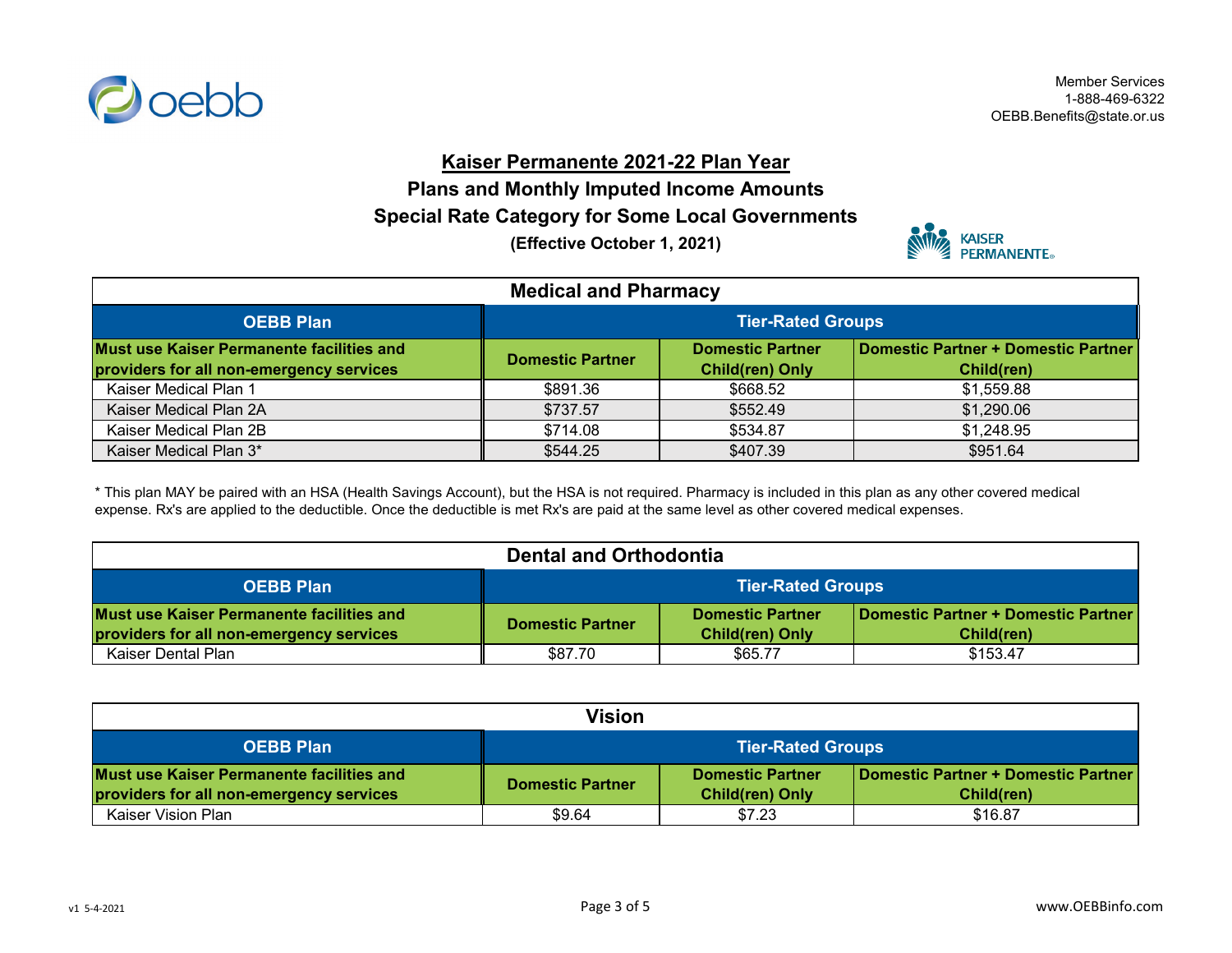

Member Services 1-888-469-6322 OEBB.Benefits@state.or.us

#### **Williamette Dental Group 2021-22 Plan Year**

**Special Rate Category for Some Local Governments Plans and Monthly Imputed Income Amounts (Effective October 1, 2021)**

W Willamette Dental Group

| <b>Dental and Orthodontia</b>                                                                      |                                                                                                                                   |         |         |
|----------------------------------------------------------------------------------------------------|-----------------------------------------------------------------------------------------------------------------------------------|---------|---------|
| <b>OEBB Plan</b>                                                                                   | <b>Tier-Rated Groups</b>                                                                                                          |         |         |
| <b>Must use Willamette Dental Group facilities and</b><br>providers for all non-emergency services | Domestic Partner + Domestic Partner<br><b>Domestic Partner</b><br><b>Domestic Partner</b><br><b>Child(ren) Only</b><br>Child(ren) |         |         |
| Willamette Dental Plan                                                                             | \$46.60                                                                                                                           | \$52.67 | \$99.27 |